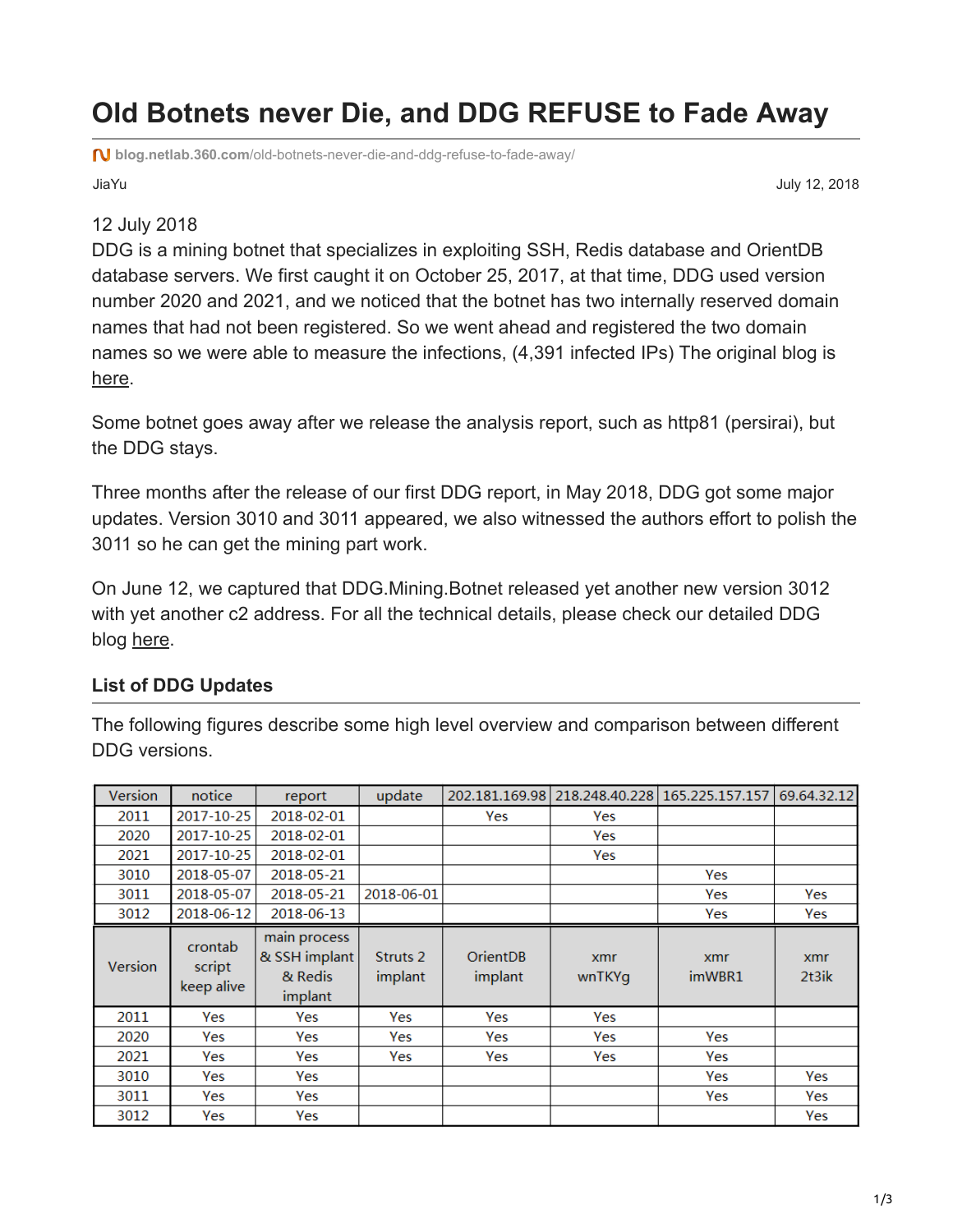| Module                                                    | File    | Variant                                                      | Purpose                                                                                                                      |  |
|-----------------------------------------------------------|---------|--------------------------------------------------------------|------------------------------------------------------------------------------------------------------------------------------|--|
| crontab<br>script                                         | i.sh    | i.sh                                                         | keep live                                                                                                                    |  |
| main<br>process<br>& SSH<br>implant<br>& Redis<br>implant | ddg     | ddg.x86_64<br>ddg.i686                                       | SSH Brute Force, Redis Misconfiguration                                                                                      |  |
| Struts <sub>2</sub><br>implant                            | ss22522 | ss22522<br>ss22522.2<br>s2052(?)                             | Struts2 Server, S2-052                                                                                                       |  |
| <b>OrientDB</b><br>implant                                | ss2480  | ss2480<br>ss2480.1<br>ss2480.2                               | OrientDB Server, CVE-2017-11467, Port 2480                                                                                   |  |
| xmr                                                       | wnTKYg  | wnTKYq<br>wnTKYg.noaes                                       | monero.crypto-pool.fr<br>4AxgKJtp8TTN9Ab9JLnvg7BxZ7Hnw4hxigg35LrDVXbKdUxmcsXPEKU3SEUQ<br>xeSFV3bo2zCD7AiCzP2kQ6VHouK3KwnTKYg |  |
| xmr                                                       | imWBR1  | imWBR1                                                       | monero.crypto-pool.fr<br>45XyPEnJ6c2STDwe8GXYqZTccoHmscoNSDiTisvzzekwDSXyahCUmh19Mh2e<br>wv1XDk3xPj3mN2CoDRjd3vLi1hrz6imWBR1 |  |
| xmr                                                       | 2t3ik   | $2+3ik$<br>2t3ik.s<br>2t3ik.p<br>2t3ik.m<br>qW3xT<br>qW3xT.1 | multi mining pool,<br>42d4D8pASAWghyTmUS8a9yZyErA4WB18TJ6Xd2rZt9HBio2aPmAAVpHcPM<br>8yoDEYD9Fy7eRvPJhR7SKFyTaFbSYCNZ2t3ik    |  |

From the figure we can see:

- **Version Update**: Starting from October 2017, DDG has released three major version of 201x, 202x, and 301x, and six minor-versions.
- **C2 IP address**: Four major C2 IPs have bee used.
- **Module structure**: Three major modules, propagate, keep-live, and mining
- **Infection method**: Brute force attacks on the SSH server and unauthorized access by the Redis server (2017-10 to date). In versions 201x and 202x, the Struts2 and OrientDB database servers were also targeted for infection.
- **Wallet Address**: Three wallet addresses. And the file name of the mining program normally the same as the last 5 to 6 strings of the wallet address.
- **Redundancy**: The author always keeps two versions of the botnet running at the same time to provide fault tolerance. After the 301x version, the author also started to use multiple mine pools for redundancy. Such as mining pool hk02.supportxmr.com, pool.supportxmr.com, xmr-asia1.nanopool.org, xmr-us-west1.nanopool.org, and mining pool proxy 47.52.57.128,165.225.157.157

In addition:

**Profit**: According to our incomplete statistics, DDG's wallet addresses have received at least 7,425 Monroe coins just from Monero.crypto-pool.fr.